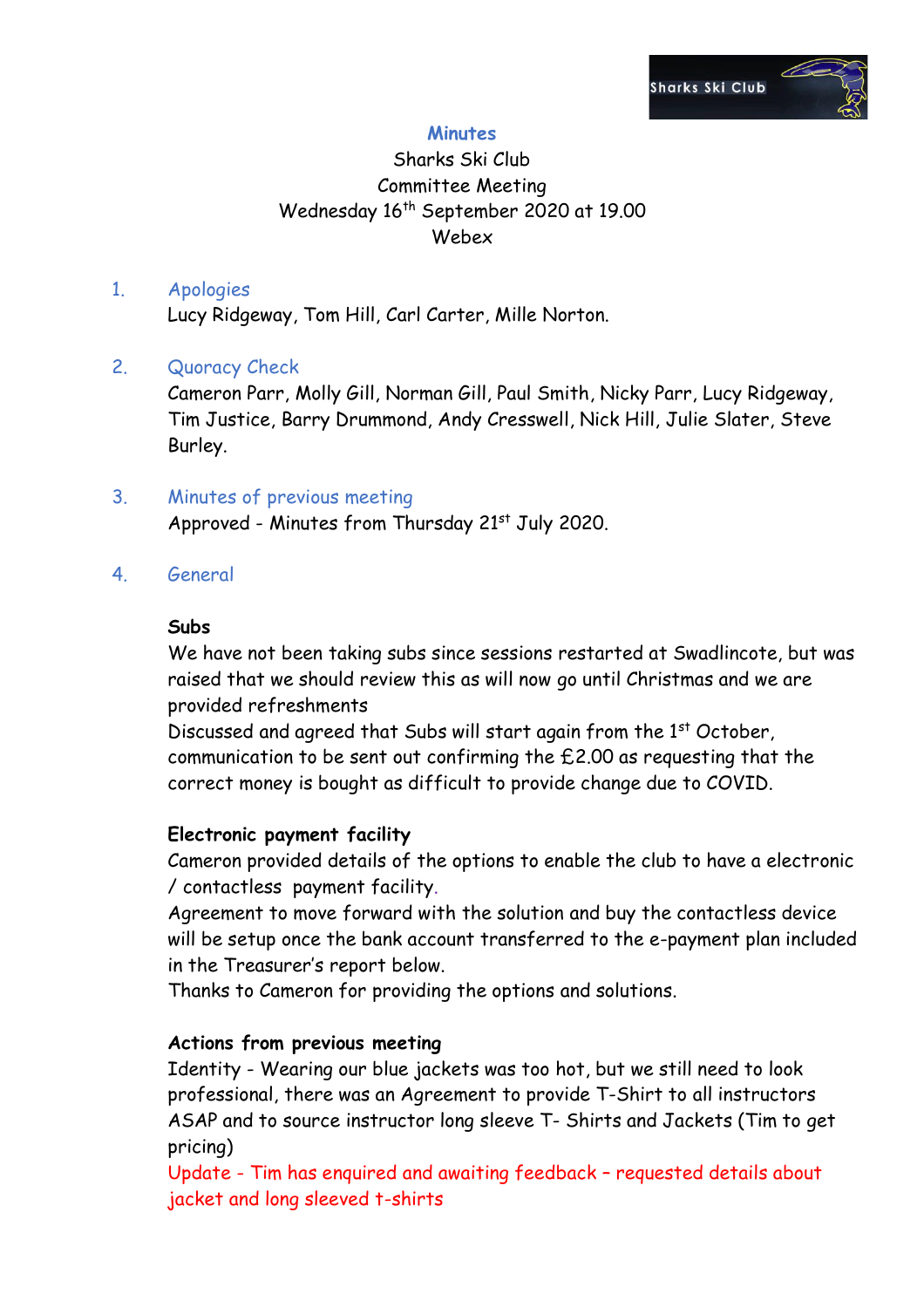

Refreshment - We are skiing more runs due to not queuing; therefore, the children need a rest and a drink. Agreement for Sharks to pay for coffees and teas for the lift volunteers.

Updated – this has been implemented

### 5. Treasurers update

1. Up to date bank.

As at today, the banking stands at £60,532. This takes in to account the receipts that are due to Molly Gill (£288.20, not paid yet, only received yesterday), however, doesn't take in to account the amounts owed back to Nicky Parr (£160 (apologies Nicky!)), and to Andy Cresswell (£250 (apologies Andy!)). We also need to pay Chris Exhall (amount unknown, but usually somewhere in the region of £340-£350 including travel etc.

This therefore gives us a net position at the bank of around **£59,772**

This is obviously a good position for the club to be in, and should only increase over the next few months as membership renewals come in.

### 2. Items received in the bank

| Date       | Amount | Memo |
|------------|--------|------|
| 01/09/2020 | £14.00 |      |
| 01/09/2020 | £12.00 |      |
| 20/07/2020 | £30.00 |      |



### 3. The Bank – Barclays.

Currently, the account we have, which is a historic account only allows us to pay things by cheque. This is due to the fact that we are a 'community interest company', and that we have to have two signatories on the account. As we have to have two signatories, this therefore means that it is not possible for us to make electronic payments (this would go against the bit about having two signatories).

As the account is an 'old' 'traditional' account, we currently pay a charge of £0.35 per electronic payment that we receive.

This has never been an issue in the past, however, as time is progressing, and more recently highlighted by COVID 19, more and more people are wanting to pay electronically. Furthermore, in order to 'keep up with the times' we are wanting to start taking subs electronically, however, depending on the payment method used, if we are paid electronically every time someone pays a sub, then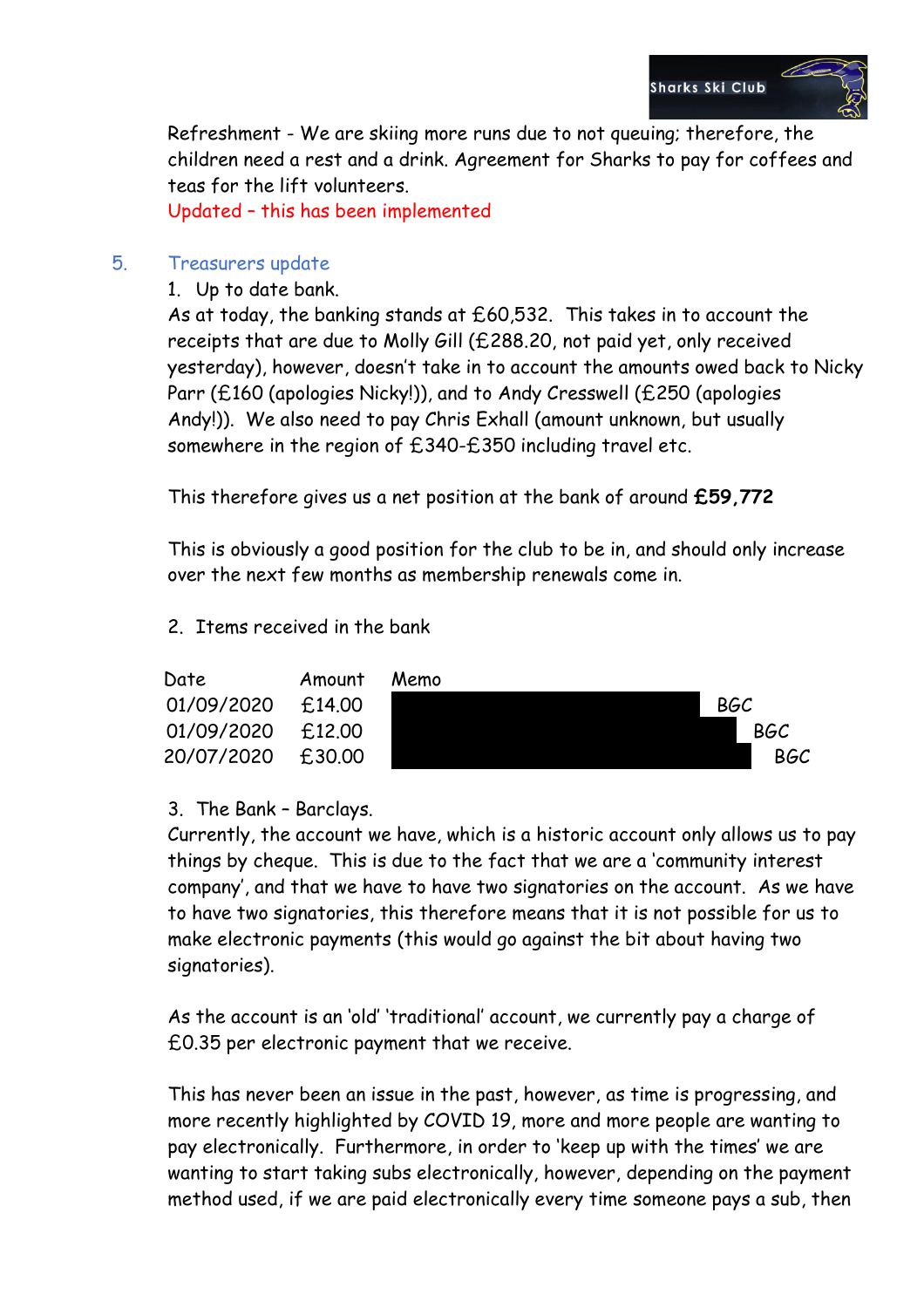

it would mean that we would be charged 35p every time. This is not good for the club.

I know that the proposal put forward by Cameron and Nicky was to use SumUp. I believe that this pays you once per day. Ie, they receive all of your payments, then, they pay it over the next working day. This would therefore mean that if we collect subs on a Saturday, then we would receive one payment on a Monday. This is good for the club as it means that we would only pay one 35p for the one transaction (after SumUp have taken their charge).

However, what I would like to ask of the committee, is to actually change the account to one of Barclays new "e-payments" plans. A summary of the charges are as follows;

|                                    | <b>Current Sharks Account</b><br>(mixed plan) | Proposed (e-payments<br>plan) |
|------------------------------------|-----------------------------------------------|-------------------------------|
| Electronic payments (in<br>or out) | £0.35 per transaction                         | Free                          |
| Cash payments (in or out)          | £0.90 per £100                                | £1.50 per £100                |
| Monthly account fee                | £6.00                                         | £6.50                         |

Change in account discussed and approved

At the same time, I would also like to make it so that we have myself as sole signatory.

Change discussed and approved

I would point out that in theory this gives an added risk to the club due to the fact that in theory I could move money wherever I wanted, however, I would like to think that I have been doing this for long enough for people I do this to give back to the club and community (not to take!).

In order to minimise that risk, I would suggest that I could provide ad hoc PDF copies to any of the executive committee at their request. This should give some satisfaction to the committee as it means that I could be 'spot checked' at any time.

Understood and agreed

Finally, the only caveat to the bank accounts is that Barclays at the moment are absolutely useless. I have tried to approach them on another, non club related, matter. I was trying to set up a bank account for a new business. I came to the conclusion that it wasn't actually possible to get this sorted at this time, so I have had to use an alternative bank.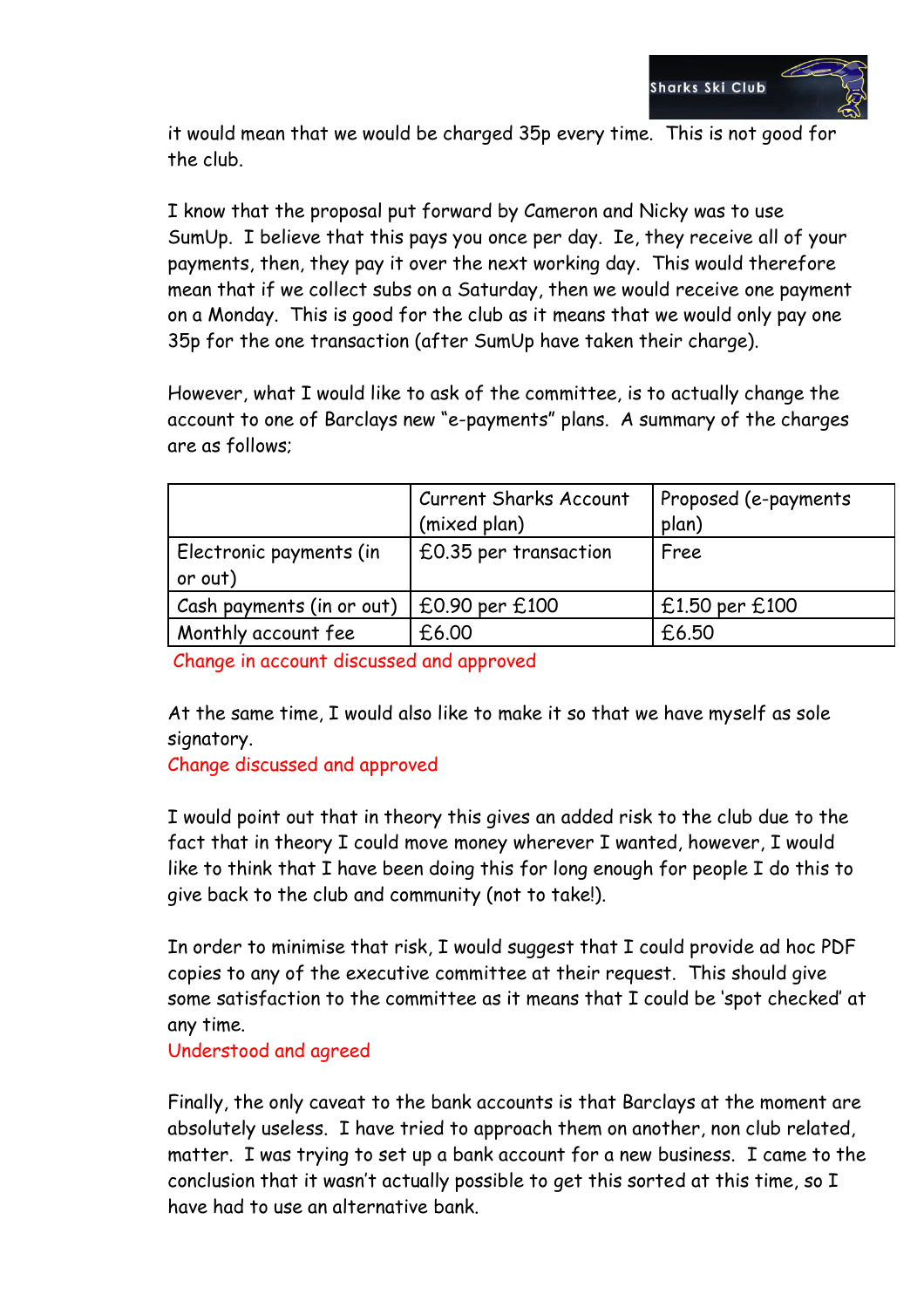

I would like to think that as we are existing customers that we could get this resolved more easily, however, it will not be a quick job. My intention is to actually just turn up and try and see someone face to face (or mask to mask!!).

Ultimately it is the committees decision, however, it would be better for the club and everyone involved.

Discussed and thanks Steve for update and proposed changes to help us move forward.

### 6. Membership update

4 new members joined since August – The Banks and the Pikes Total – 221 members currently

Estimated that we will lose about 75% on membership renewal due to the uncertainty in location.

From a club perspective as long as we have members we have a club and can and will continue  $\odot$ 

## 7. Welfare Officers update

CWO deputies working well and phot sheets to be displayed on the subs paying table when it starts again

### 8. Club Captains update

No update this time

Change of captain would normally be completed at the Christmas Party but due to circumstances an alternative might be required. Possibly use Doodle poll to capture the votes.

Discussed potentially having a Mentor for club captains when they are new to support during the first months

Guidelines to be defined as to what a club captain should be doing to help ensure the correct expectations (framework / role description)

## 9. Skiing update (race, general)

### **General – Molly**

Sessions are going quite smoothly at the moment, no worrying issues to report. Members seem to have accepted and understand that we can only have 5 in a group, therefore their child maybe in a different group each week. I try as far as I can to keep friends of similar ability together, but sometimes it is not possible.

What we have found is that the standard of all our skiers has improved tremendously. We only have 1 x 5-year-old Whale, and 2 x Swordfish, the rest are Hammerheads and above. I think that this is due to the same members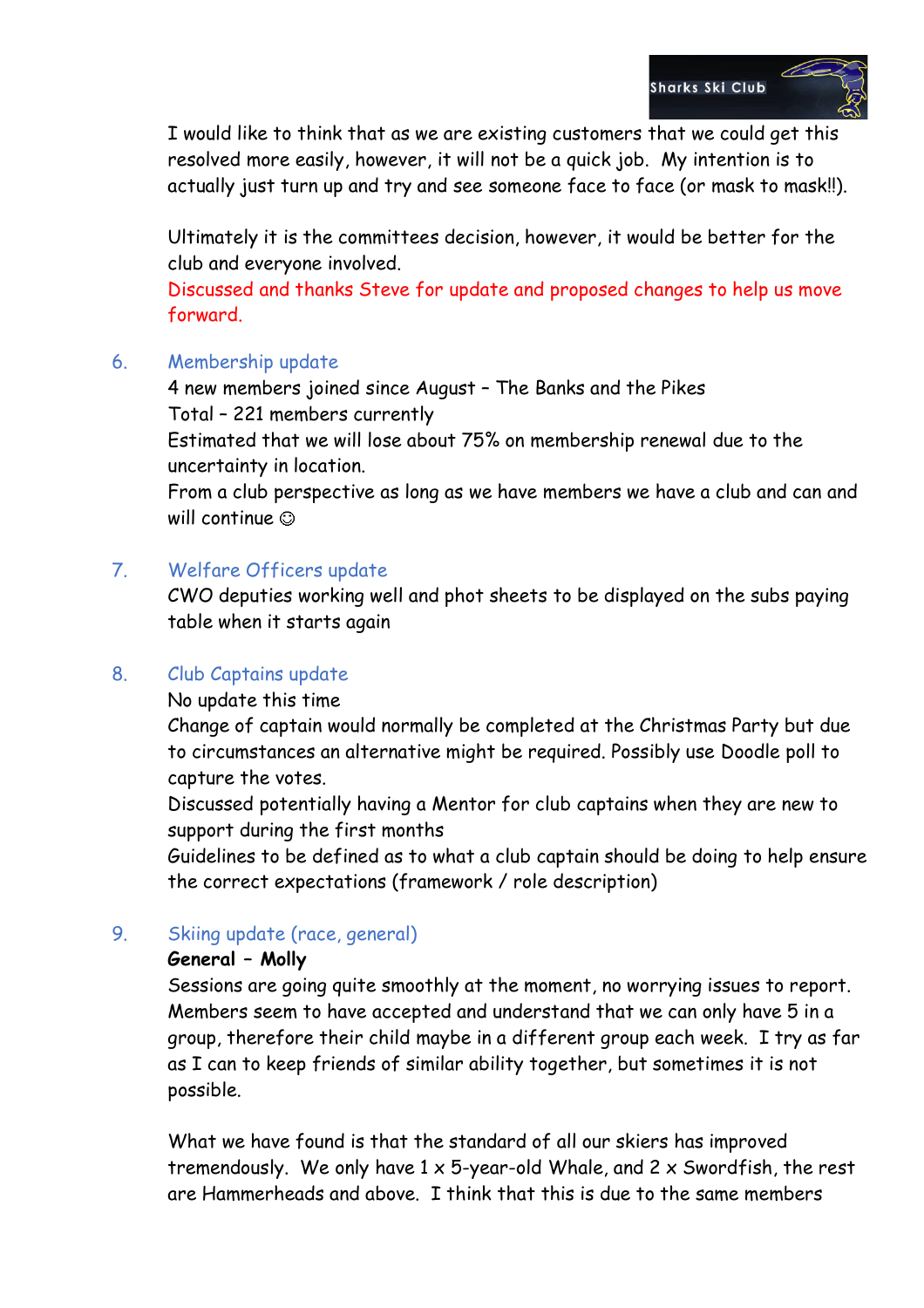

attending most weeks, and having smaller groups, they get more expert tuition and more runs.

Everyone, including the adults are enjoying the slalom course. We have gradually gone from all stubbies to a variety of full poles and sutbbies. The head to head that was set created great excitement and competitiveness.!! We think this can only happen every 3 or 4 weeks as it does have its obvious dangers...!! We will monitor it.

Our Sharks banner is now displayed, but I did notice on Saturday that it had been moved further back and Midland Ski Club's banner had taken the prominent position. Understandable as it is their home slope.

As ever, none of this would be happening if it was not for our dedicated instructors and our most helpful parents who manage the ski lifts and our safety, so, many thanks to all of them.

I hear on the 'grapevine' that Pendle and Rossendale will be starting their race league shortly, so I think with the standard of our skiers now on plastic, we will be coming away with more medals.

At the moment, negotiations with both Castleford and Chill Factor are still 'on hold' I am afraid, but the channels of communication are still open. Although Castleford have now extended their opening hours, they are still only accepting Private Instruction from their own instructors.

#### **Race – Paul**

SSE said that they can go may ahead with the race series at Pendle and Rossendale – Paul to follow up and provide an update Race training options were discussed and agreed specific session will be planned, details below.

### 10. Coaching update

From my coaching point of view, I am proud of the way the 'in-house' Training Day last Saturday turned out.

My aim was simply to promote some 'shared learning' and I feel this was achieved.

I also saw the obvious potential of some of our young instructors – you know who they are.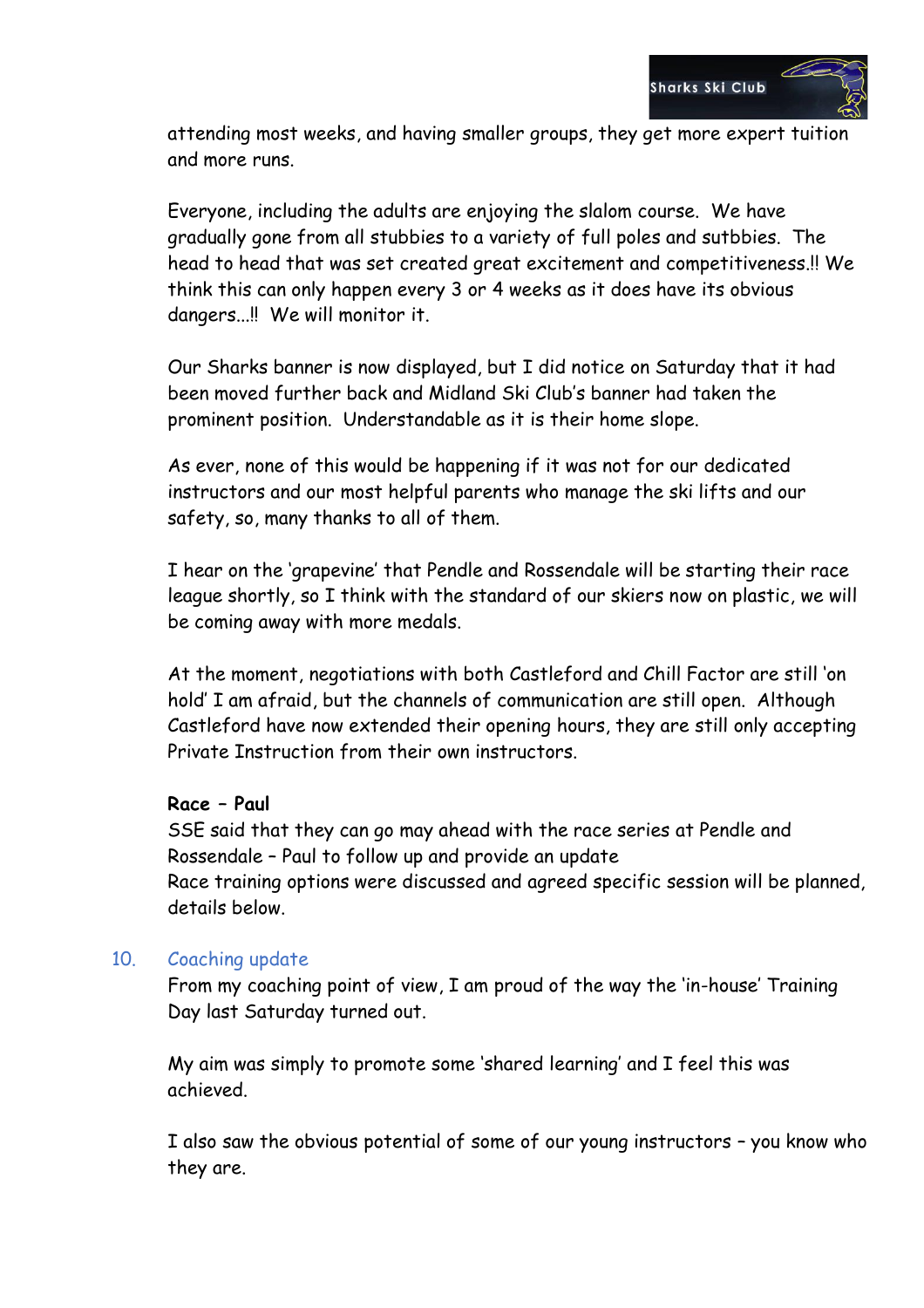

I feel that the learning environment we create, in our positive and determined approach to the job, encourages learning. A great example of this was the Dual Slalom – instigated by Frank and Helen.

What a great session and an amazing example of 'learning through play'.

Molly, Frank and I have agreed a monthly dual slalom session – keeping it fresh and a 'treat' to look out for each month.

This brings me to 'formal' Race Training – subject to Committee approval – I would like to introduce a specific Race Training Session from 11.00 to 12.00, probably on a monthly basis at first.

I would need to talk with Gemma about this.

The proposal was discussed and fully supported

As Chris Exall\* could not attend last Saturday, he is trying to rearrange his diary and to be at Sharks on 26th September to run a 'mock' L2 Assessment for instructors attending their actual Assessment on October 3rd. I will be Revalidating my Level 4 on October 3rd – all at Swadlincote! \*might mean some expenses! Fully supported and approved

### 11. Holiday update

There are 17 people who have transferred from last year, but understand the numbers based on the current situation

### 12. AOB

**Whats app Groups**– suggested and agreed to setup 2 whatsapp groups one for the committee and one for the instructors for communication.

**Standing out on the slope** – Raised that it is important and being pushed in other education and charities that instructors and CWO/ Deputies need to be more visible and it should be very easy to see who they are. Discussed and agreed that we need to get new jackets / fleeces for instructors, committee members CWO's and Deputies so it is clear! Was discussed that badges would be a good option as well or lanyard for the CWO and deputies (not skiing) Will be addressed when Tim get the feedback from supplier

**Christmas party** – Possible options to do something within the constraints, current option would be to do something on the Swadlincote slope …..fun session….fancy dress skiing, egg and spoon, hoop throwing etc with santa in a tent at the bottom.